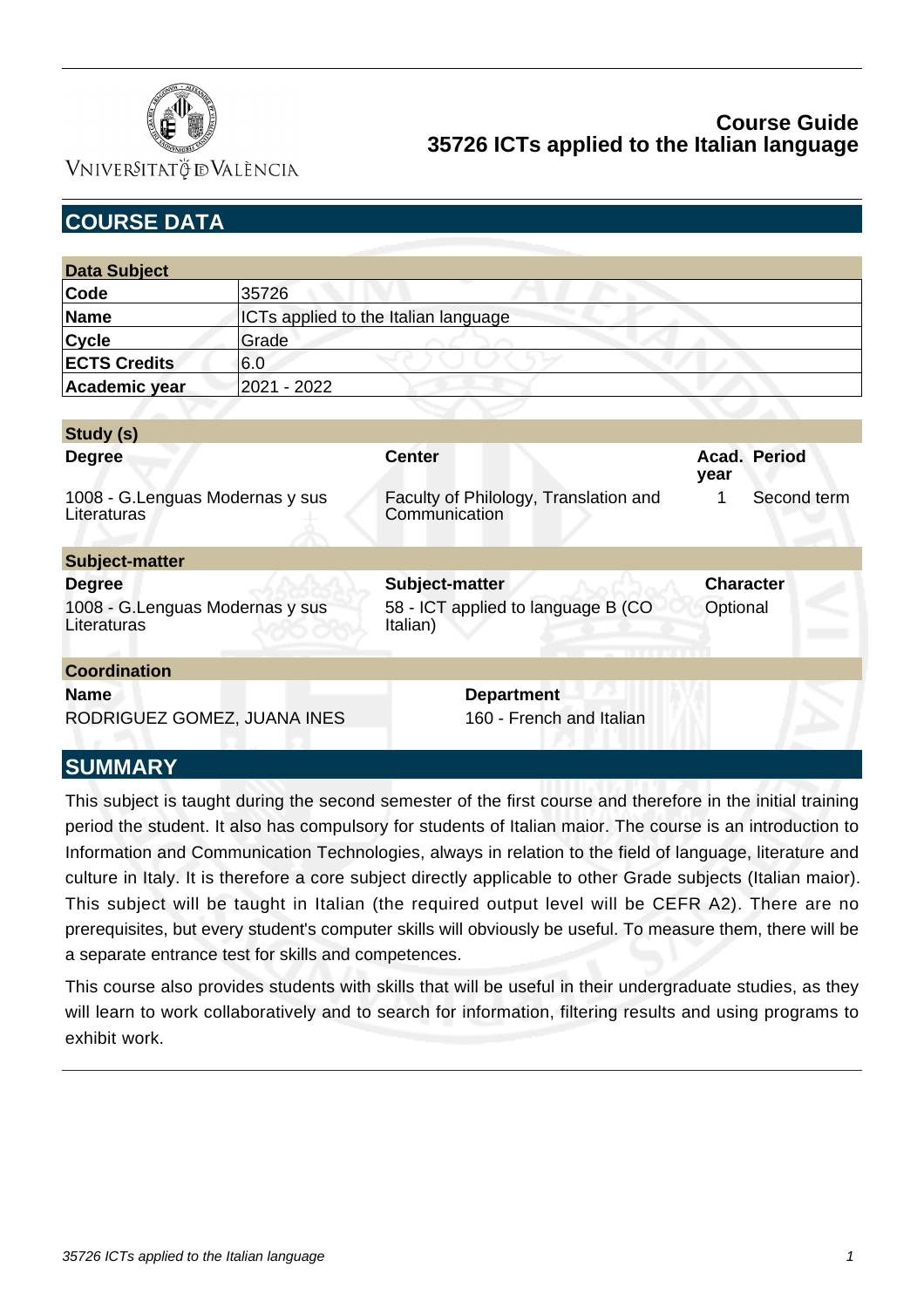

VNIVERSITATÖ ID VALÈNCIA

# **PREVIOUS KNOWLEDGE**

### **Relationship to other subjects of the same degree**

There are no specified enrollment restrictions with other subjects of the curriculum.

### **Other requirements**

No prior knowledge is required

# **OUTCOMES**

### **1008 - G.Lenguas Modernas y sus Literaturas**

- The development of knowledge in the area of linguistic, literary and cultural studies.
- A capacity for teamwork and interpersonal relationship skills.
- The ability to adapt to different work environments.
- Concern for the quality of the work.
- The ability to make decisions and solve problems.
- Familiarity with information and communication technologies, local or online computer tools and the ability to apply them.
- The ability to work alone and learn on ones own and skills in planning and time management.
- The ability to produce a scientific description in a foreign language applying grammatical knowledge.
- The ability to produce and understand oral and written texts in a foreign language.
- The ability to find, handle and synthesise bibliographic information on different local or online supports in the area of modern languages and their literatures.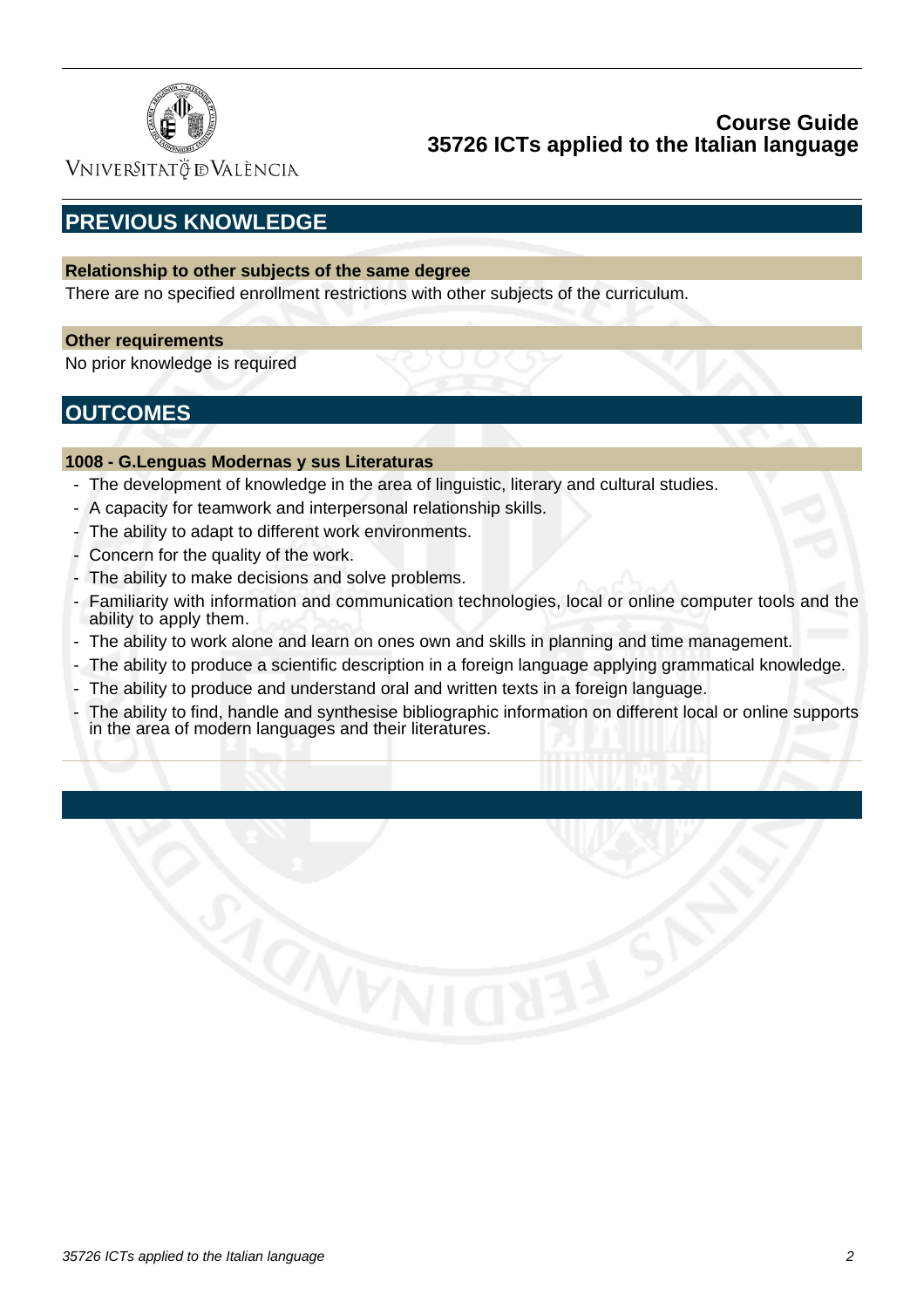

# VNIVERSITATÖ ID VALÈNCIA

- Possess knowledge and understanding in the field of linguistics, literary and cultural.

- Ability to make decisions and solve problems.
- Understand information technology and communication and know how to apply.
- Capacity of teamwork and interpersonal skills.
- Ability to work individually, independent learning and planning and time management.
- Ability to adapt to different environments.
- Ability to adapt to different tools.
- Preparation and adaptation to future employment and the knowledge society.
- Updating of knowledge extended network.
- Acquisition of knowledge related to multimedia and digital environment.

-Skills connected

# **DESCRIPTION OF CONTENTS**

### **1. New technologies applied to education**

New technologies applied to education. Why do we have to know ICT? ICT resources. Modalities on-line in teaching and tutoring: E-learning and learning typologies. On-line modalities in teaching and tutorials (MOOCs, 3D platforms, augmented classroom, social networks applied to teaching, the cloud, meaningful learning, formal and informal teaching, etc.).

### **2. Virtual platforms. The corporate website of the University of Valencia. Online resources**

Virtual Classroom. Analysis of the virtual platform of the University of Valencia. Virtual Classroom resources. Information and use of corporate resources to support and complement the classes. Search the net material and information sources. Dictionaries, classes and virtual exercises. Italian Grammar online. Italian literature in the network. BIDI codes and QR codes applied to teaching.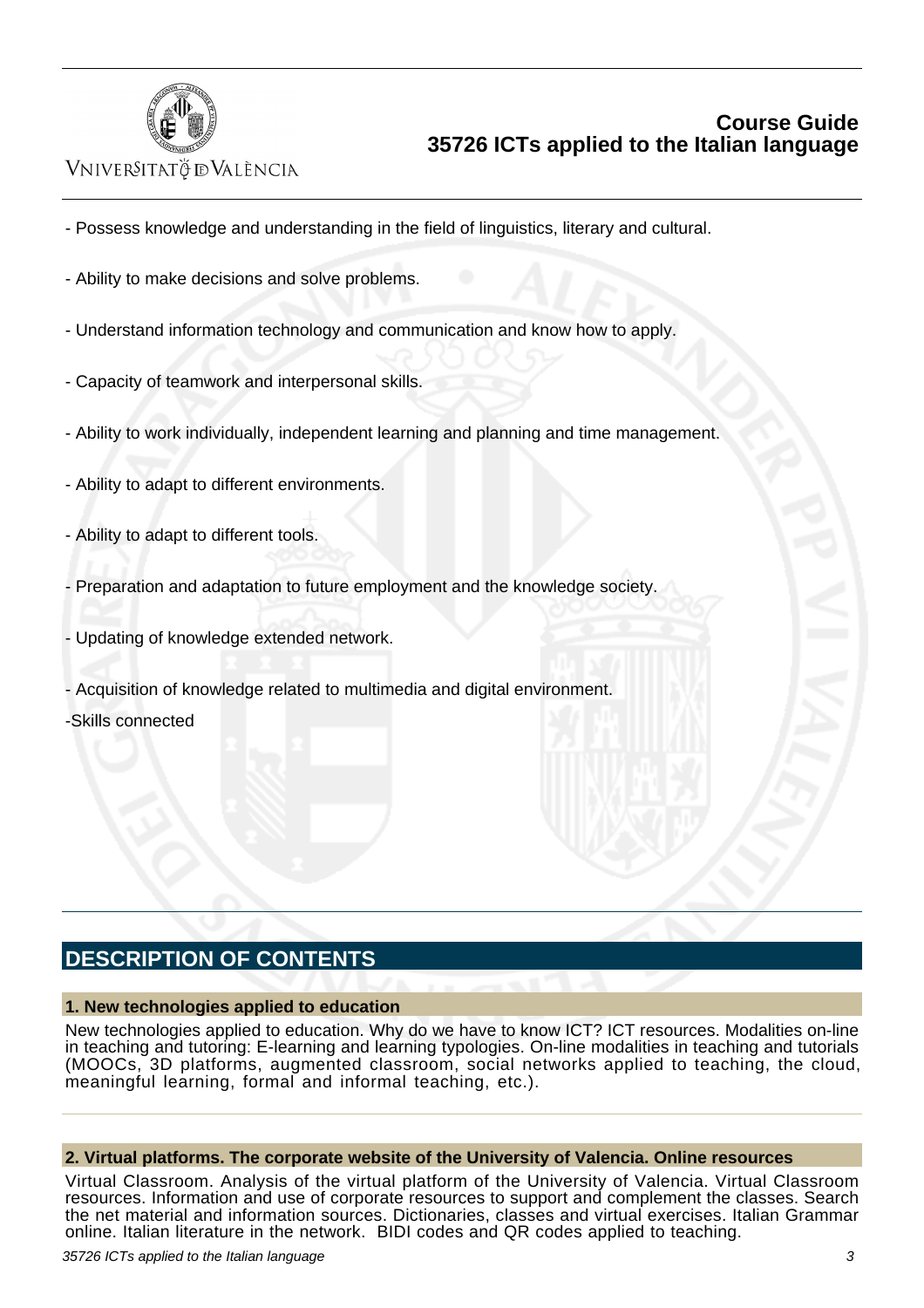

VNIVERSITATÖ IDVALÈNCIA

### **3. We work on the texts and bibliography**

Text editing. Word rudiments for text editing. Types of bibliographic citations. How to cite. We create texts and bibliographies to practice.

### **4. ICT in teaching. New teaching modalities**

Serious games and gamification. The flipped classroom. Visual thinking. Augmented reality, virtual reality, mixed reality, immersive reality.

### **5. Usos y recursos web en la enseñanza-aprendizaje**

El blog en los estudios de la lengua y la literatura italianas. Visita de diferentes blogs especializados en la lengua, la literatura y la cultura italianas, análisis y creación. Visita de diferentes blogs dedicados a temas TIC. El/la wiki utilizada para el estudio de la lengua y la literatura italianas. Aprendizaje constructivista y cooperativo. Trabajo colaborativo en red.

### **6. Learning tools and collaborative wor**

Collaborative work. Project-based learning. Use of webquests in teaching-learning. Application of webquest work in Italian language and literature studies. Methodologies, examples and creation. Challenge-based learning.

What is the micro digital story. Use of creative resources applied to the study of the Italian language and literature. Technique, programs and creation.

## **WORKLOAD**

| <b>ACTIVITY</b>                              | <b>Hours</b> | % To be attended  |
|----------------------------------------------|--------------|-------------------|
| Computer classroom practice                  | 45,00        | 100               |
| Without teaching                             | 15,00        | 100               |
| Attendance at events and external activities | 25,00        | 0                 |
| Development of group work                    | 18,00        | 0                 |
| Development of individual work               | 12,00        |                   |
| Readings supplementary material              | 10,00        |                   |
| Resolution of case studies                   | 10,00        | $\mathbf{\Omega}$ |
| Resolution of online questionnaires          | 15,00        |                   |
| TOTAL                                        | 150,00       |                   |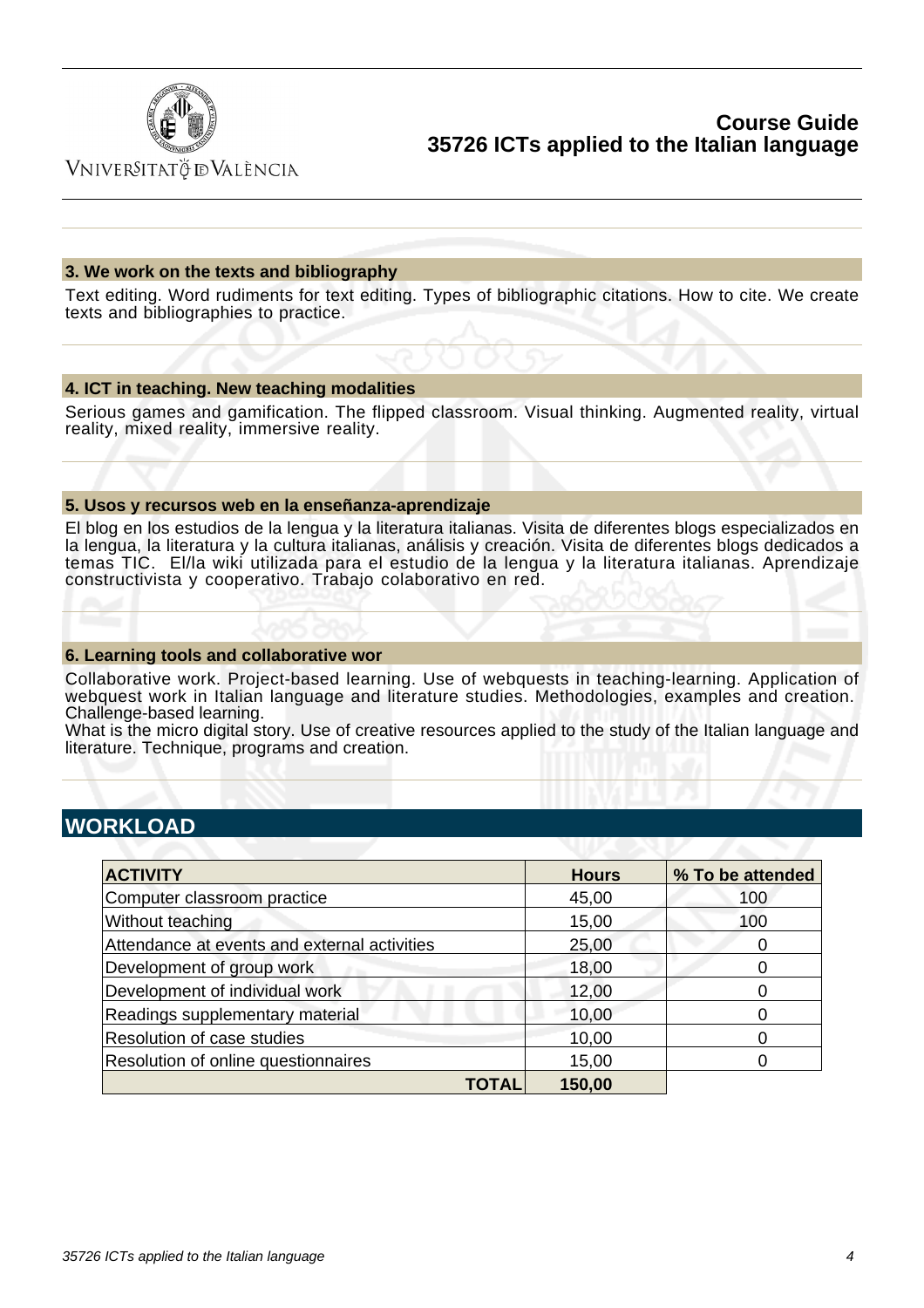

VNIVERSITATÖ ID VALÈNCIA

# **TEACHING METHODOLOGY**

This subject has a practical orientation, but each topic will be introduced with an explanation of each resource or program on which it will be worked. It will explain what it is, what it is, how it works and what is its use applied to teaching and learning so that, with all the data, students can develop their practice and are trained to create learning objects.

The first topic of the course will introduce students to the current landscape of the use and development of ICT, allowing them a panoramic view of all the e-learning typologies that are used and explaining how communication and information technology favor Continuous learning (long life learning).

The methodology is based on offering students all the information on the current use of ICT and different learning models and practice various resources to train them in the use and adapt their skills with respect to educational and professional resources.

In addition, the students will work on the creation of digital and multimedia material so that they not only know the current topic of ICT, but also produce different materials so that they are able to adapt to the different digital and multimedia creation programs.

Video: it will be a free theme, it will last from 2'30 to 3 minutes. They will be of original creation. Obligatory that bears the name of the student or student, code and name of the subject and the academic course in which it was carried out. In the video you must combine image, music, written text and voice.

Podcast: it will be a radio program in italian with music of beginning and end and with original announcements created for the program, of invented products. The editing of different sounds should be worked on integrating them in the work: the voice, music, applause, laughter, etc. The central theme will be communicated by the teacher in class and will be mandatory.

Webquest: students will work in groups to create an educational webquest of the topic they choose.

Blog: created by the students, it will serve as a learning notebook and in it they will reflect on their process of acquiring new tools, their way of learning, their difficulties and results. Likewise, they will also create presentations in collaborative tools to deepen the way of working in groups and in the presentation of results.

# **EVALUATION**

The evaluation shall consist of several distinct parts:

Type of evaluation.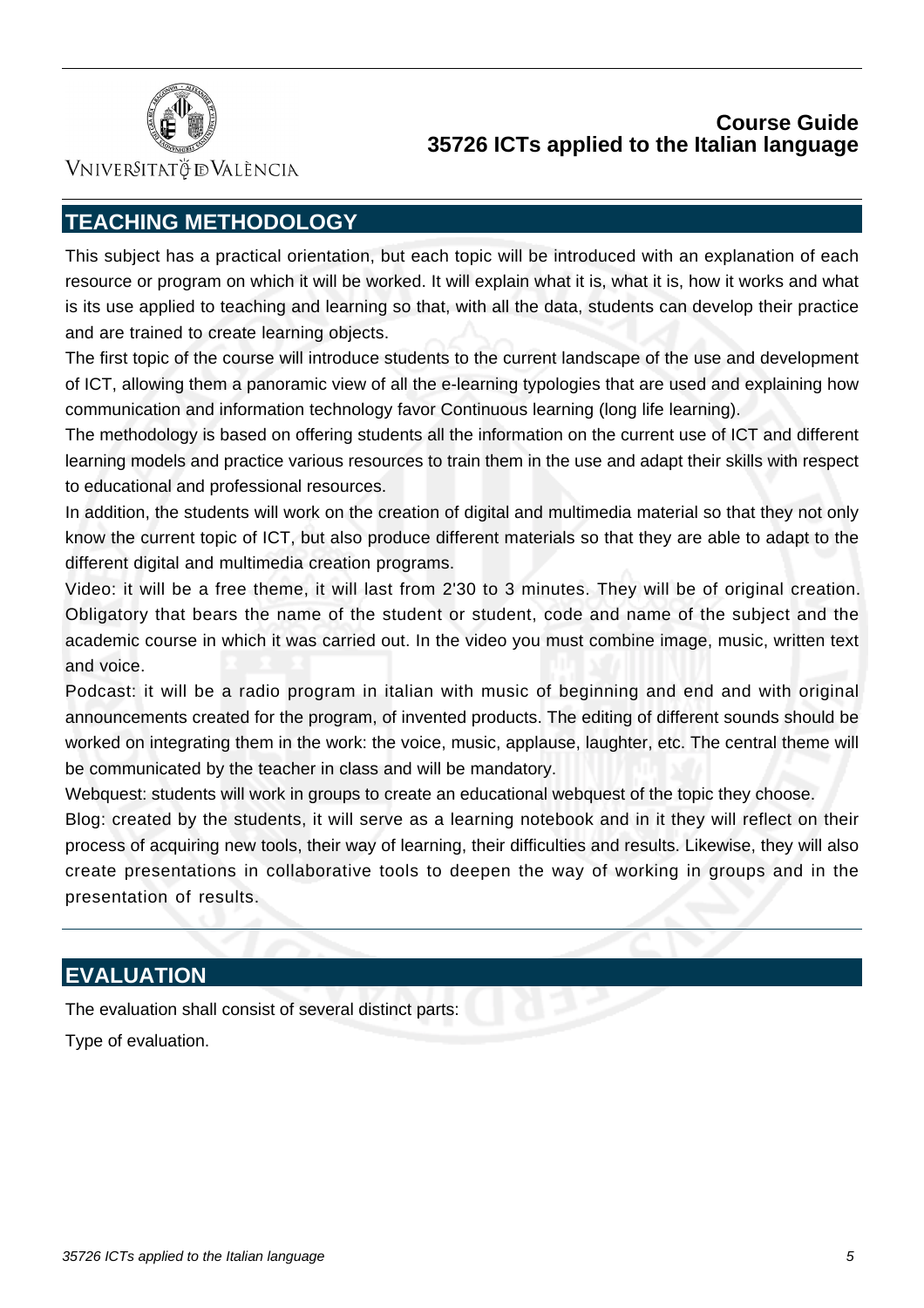

VNIVERSITATÖ ID VALÈNCIA

# **Course Guide 35726 ICTs applied to the Italian language**

| a) Continuous<br>evaluation of the work<br>done during the course |                                                                                                                                                                                                           |           | 35% |
|-------------------------------------------------------------------|-----------------------------------------------------------------------------------------------------------------------------------------------------------------------------------------------------------|-----------|-----|
|                                                                   | a.1.) Proposed<br>activities and exercises<br>carried out during the<br>classes or work to be<br>done at home; creation<br>and presentation of<br>work with collaborative<br>tools.<br>a.2.) Creation and | 15%       |     |
|                                                                   | maintenance of a blog<br>as a learning diary                                                                                                                                                              | up to 20% |     |
| b) Creation of                                                    |                                                                                                                                                                                                           |           |     |
| multimedia activities<br>and tasks                                |                                                                                                                                                                                                           |           | 60% |
|                                                                   | b.1) Individual video                                                                                                                                                                                     |           |     |
|                                                                   | b.3.) WebQuest, done<br>in groups up to 20%.                                                                                                                                                              | up to 20% |     |
|                                                                   | b.2.) Podcast, made in<br>Italian language and in up to 20%<br>pairs                                                                                                                                      |           |     |
| Attendance                                                        |                                                                                                                                                                                                           |           | 5%  |

Each of these assignments is MANDATORY and failure to submit any of them will mean that the average mark cannot be found until each section is completed.

d) Class attendance, up to 5%. Attendance is compulsory and non-attendance must be justified in the appropriate manner. Class attendance is compulsory because it is a very practical subject, so in class each aspect that can be assessed will be explained and worked on, as well as the topics that will be covered and the guidelines for the use of ICT in teaching will be given. In addition, as we work in groups, non-attendance will have repercussions on the rest of the students, so it will be assessed negatively.The final mark for the subject will be obtained by obtaining the average mark for the different sections of the assessment.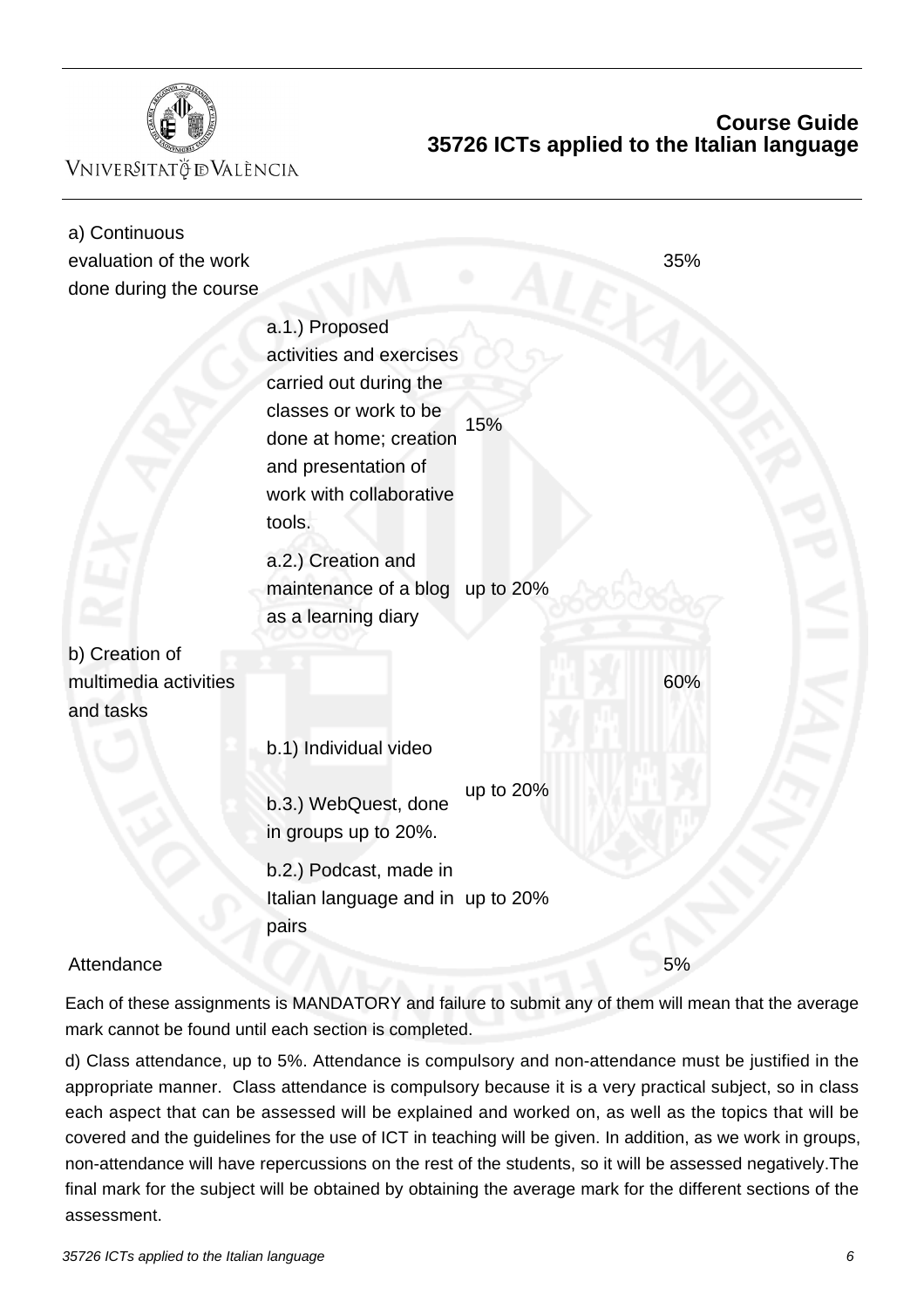

VNIVERSITATÖ IDVALÈNCIA

# **Course Guide 35726 ICTs applied to the Italian language**

In order to obtain the average mark for the subject, it is compulsory to achieve 50% in EACH of the assessable items (continuous assessment, blog, podcast, video, webquest). If any type of work is missing (from the continuous assessment, the blog, the individual video, the podcast in pairs or the group WebQuest), the average mark will not be obtained until that part is duly handed in and exceeds 50% of its grade. As this is a subject with continuous assessment and of a practical nature, there will be no exam, but it will be NECESSARY AND COMPULSORY to complete each and every one of the proposed activities.These evaluation criteria are applicable in the same way in the second sitting. In this subject, class attendance is COMPULSORY and no other type of evaluation or activities are foreseen for students who cannot attend class. Absences must ALWAYS be justified in writing and duly documented. If any student, for very justified and duly certified reasons, is unable to attend class, he/she must, in any case, inform the teacher in order to agree on a work programme to be developed during the course, so that the teacher can monitor and evaluate his/her work in the same way as the rest of the students who do attend class. As long as a work programme is agreed and the student complies with it rigorously and also meets the deadlines for the delivery of the activities, he/she may be assessed at the first sitting. In the case of those students who do not attend class, do not agree a work programme with the teacher of the subject and do not hand in the compulsory activities in due time and form, they MUST COMPLY ALL AND EVERY ONE OF THE ACTIVITIES AND WORK IN THE SAME MANNER AS THE REST OF THE STUDENTS AND WITH THE SAME DEADLINE AS THE REST OF THE STUDENTS.All work handed in AFTER THE DEADLINE will not be taken into account in any case. The completion of all compulsory activities gives the overall grade for the course in the percentages indicated provided that in each of the parts that make up the evaluation 50% of the grade has been achieved. If in any section the mark of 5 out of 10 is not reached, it will not be possible to give an average mark and it will appear in the report as "No presentesentado". The parts passed will keep the grade until the 2nd call.All assignments and activities must be handed in via the Virtual Classroom. Plagiarism is a theft of intellectual property and, therefore, is not allowed and will always be severely penalised. Each exercise in which it is verified that plagiarism has taken place, even if it is only a plagiarised sentence, will obtain a mark of 0.

# **REFERENCES**

### **Basic**

- Lazzari, M. et alii: Informatica umanistica (Milano, Mac-Grow-Hill, 2010)
- Ferran, Núria; Pérez-Montoro, M.: Búsqueda y recuperación de la información (Barcelona: UOC, 2009)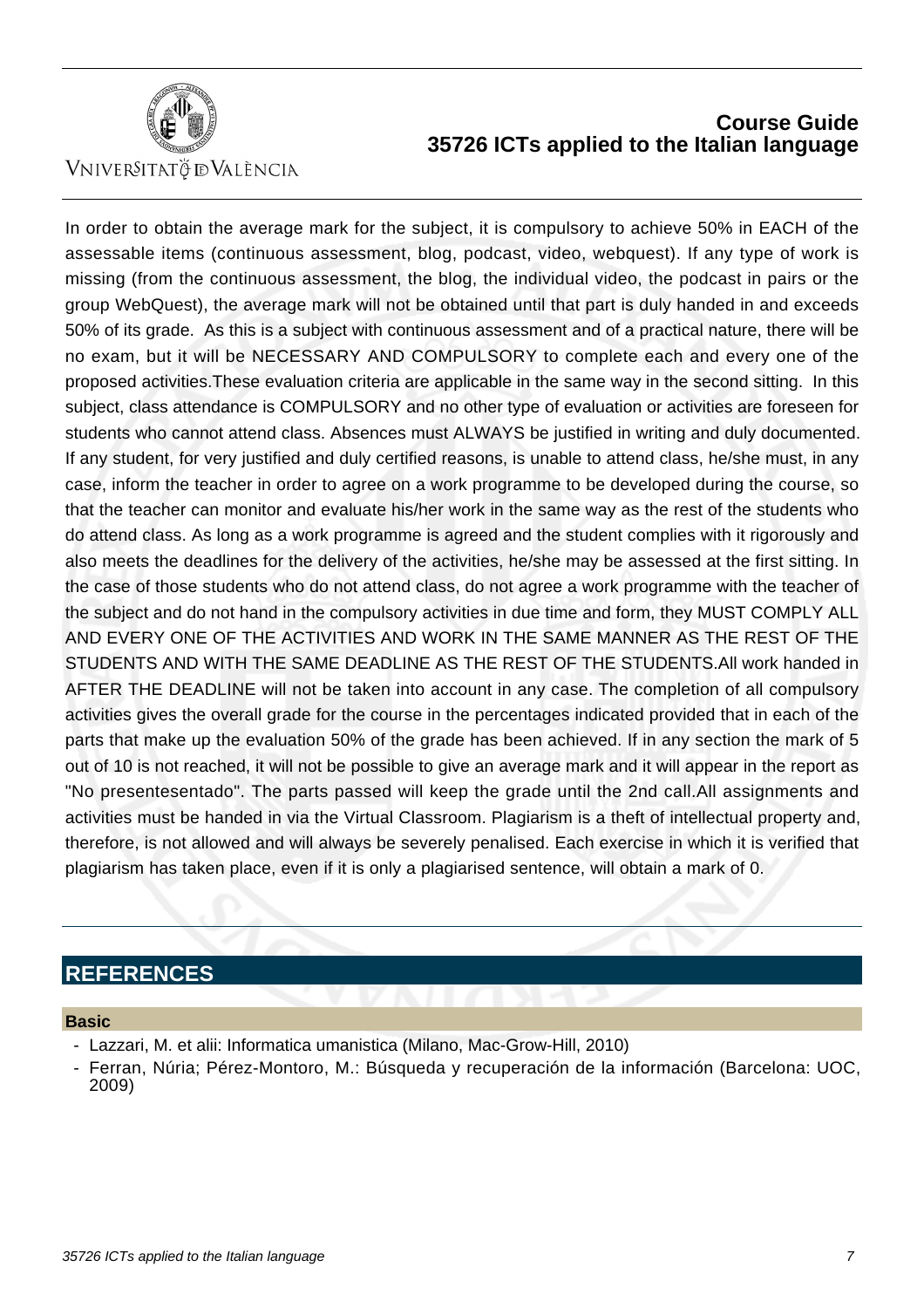

VNIVERSITATÖ ID VALÈNCIA

 - Siemens, George, Conectivismo: Una teoría de la enseñanza para la era digital (se encuentra en http://es.scribd.com/doc/201419/Conectivismo-una-teoria-del-aprendizaje-para-la-era-digital)

Reig, Dolors, Socionomia, Barcelona, Ediciones Deusto, 2012

Salinas, Jesús, Innovación docente y uso de las TIC en la enseñanza universitaria, Revista Universidad y Sociedad del Conocimiento, UOC, vol. 1, nº 1, noviembre de 2004 (se encuentra en http://www.uoc.edu/rusc/dt/esp/salinas1104.pdf)

Se dará más bibligrafía específica durante las clases

# **ADDENDUM COVID-19**

**This addendum will only be activated if the health situation requires so and with the prior agreement of the Governing Council**

**MODEL ADDENDA COVID-19**

**CURS ACADÈMIC 2020-2021 (QUADRIMESTRE 2)**

| CODI:                | 35762                              |  |
|----------------------|------------------------------------|--|
| <b>ASSIGNATURA:</b>  | TIC aplicada a la llengua italiana |  |
| <b>CURS:</b>         |                                    |  |
| <b>QUADRIMESTRE:</b> |                                    |  |

**IDIOMA:**Anglès

### **HYBRID LEARNING MODE (BLENDED)**

**1. Contents**

The contents set out in the Teaching Guide are maintained without any changes.

### **2. Workload and teaching schedule**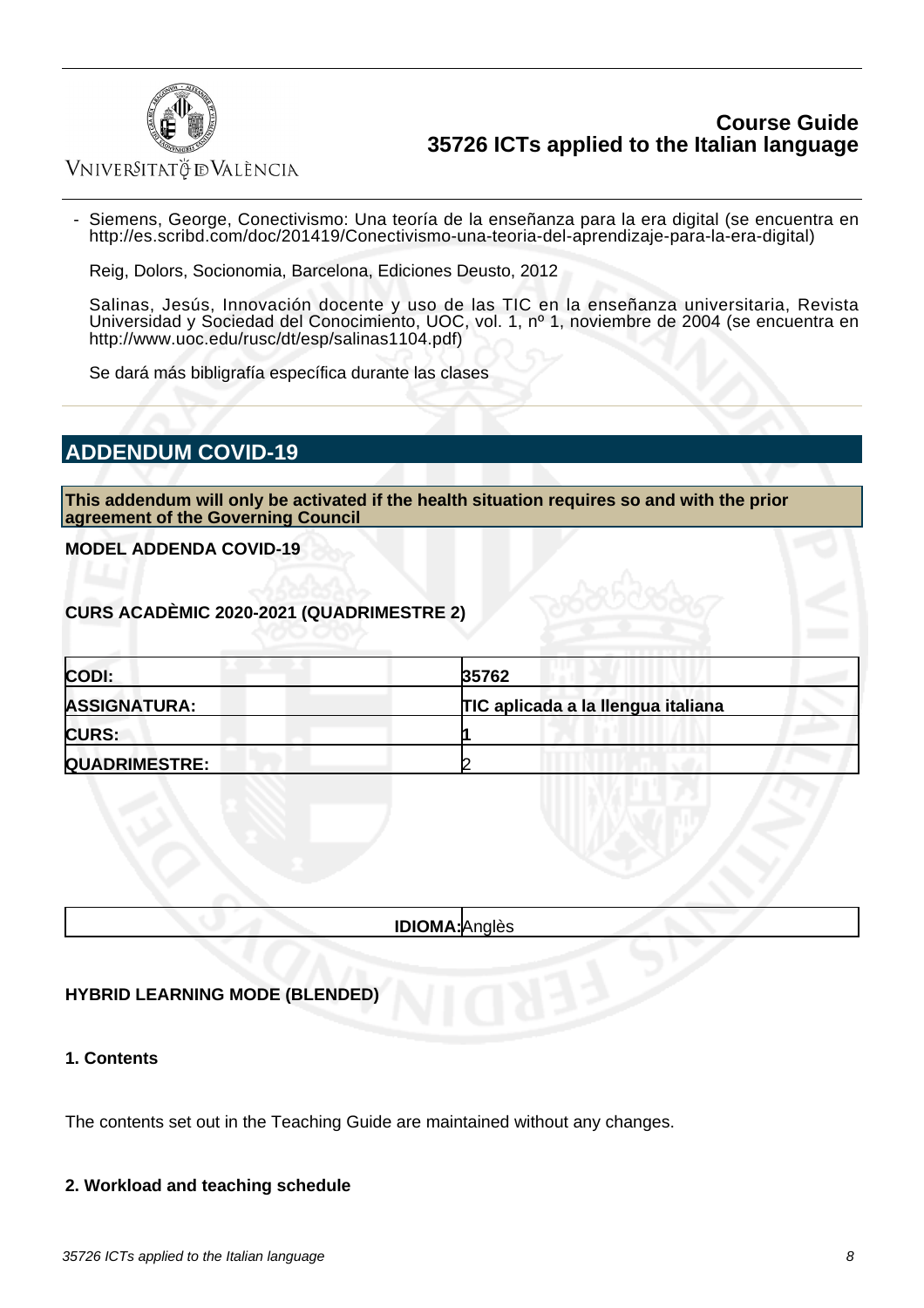

VNIVERSITATÖ IDVALÈNCIA

The workload is the same as that described in the Teacher's Guide.

### **3. Methodology**

This is a highly practical subject. At each introduction of the subject or explanation the students must carry out activities and exercises that allow them to know and practice what has been analysed, so that they get to know well each tool and methodology.

The syllabus is maintained during the hybrid mode, so no modifications or alterations are made to what is in the Teaching Guide.

In order for students to learn and achieve the objectives set out in this subject, it is essential that they actively participate in the classes and attend them, as it is also a very practical subject and they work in groups on some activities.

Hybrid teaching will be synchronous, so students will alternate their attendance in the classroom with their presence in class through the Blackboard Ultra platform, per week and according to the division established in the major to separate students. Attendance is compulsory, always respecting the shifts and alternations, and is taken into account in the continuous assessment.

If, for justified reasons, it is not possible to attend classes, proof of the impossibility of attendance must be presented and, in this case, a work plan will be agreed with the teacher.

### **4. Assessment**

The evaluation indicated in the Teaching Guide is maintained. It is necessary to carry out all the work indicated in the Teaching Guide, both those required for continuous assessment and the final compulsory work. For the final mark, the average of each of the tasks will be found, provided that the minimum mark achieved is 50% in each of the parts that count and that are explained in the Teaching Guide.

The final works will be presented in class. The exhibition can be done in person or online, as the teacher considers.

### **5. Bibliography**

The bibliography in the Teaching Guide is maintained.